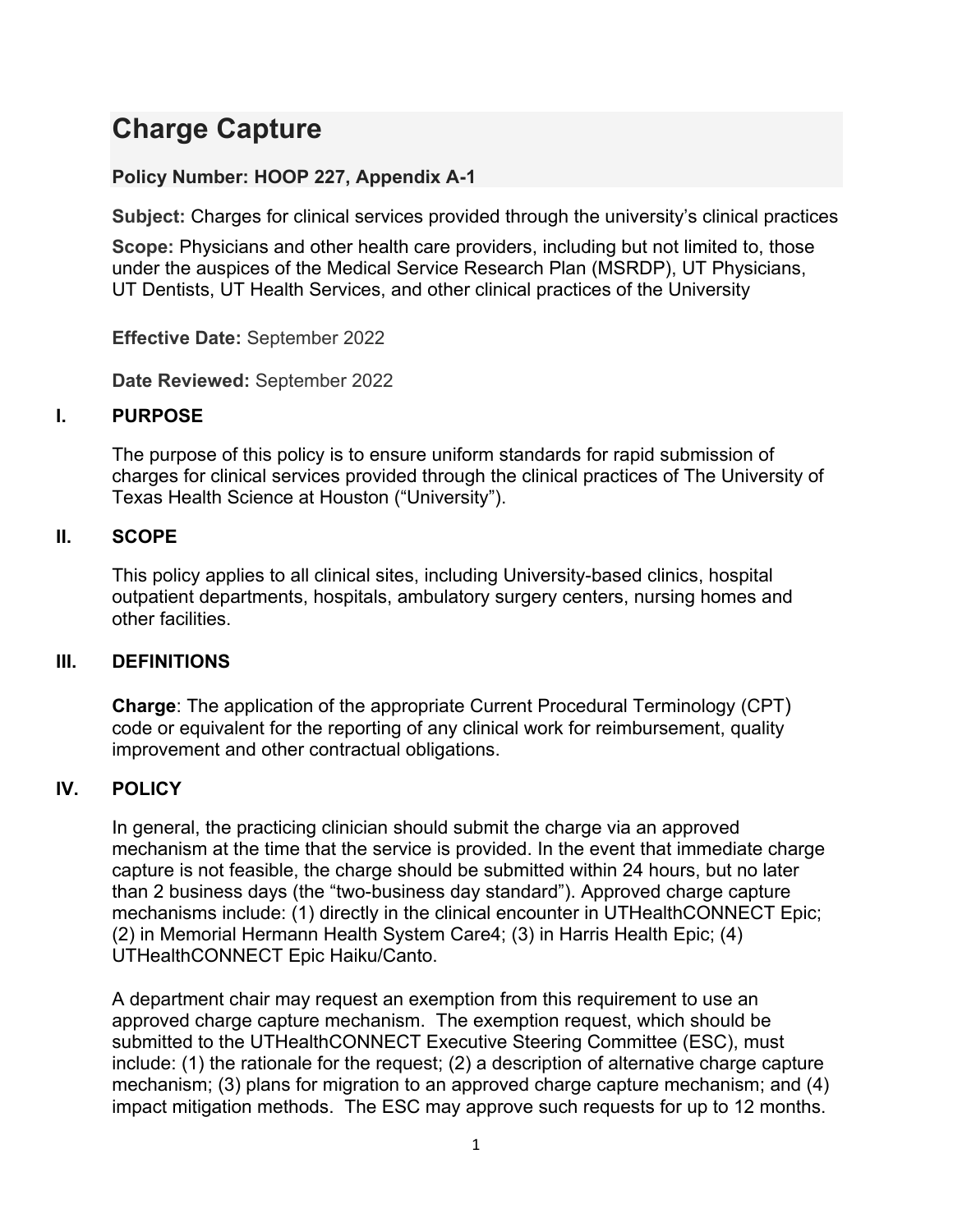Department chairs may request extensions of an approved exemption; such requests should include updated information from the initial exemption request.

The practicing clinician should also complete and authenticate medical records, including, but not limited to, operative reports, history and physical, consultations, clinical notes and anesthesia documentation, as soon as possible but within a maximum of 2 business days.

The UTHealthCONNECT analytics team will provide reports of key performance indices, including charge lag and other relevant metrics to departmental, university and practice leadership as well as individual physicians and providers for data recorded in the Epic electronic health record. For charges captured in other systems, the analytics teams for those systems will provide similar information. For the purposes of assessing compliance with the "two business day" standard, the average interval in days between time of service and charge entry will be calculated for each physician (or billing provider) quarterly.

### **V. ADMINISTRATION**

All physicians and other practicing clinicians must adhere to this policy.

Each department chair shall be responsible for his or her department's aggregate performance as well as the performance of the department's individual faculty members. For the School of Dentistry, the Clinical Dean and UT Dentists Chief Clinical Officer shall be responsible for the school's aggregate performance as well as the performance of the school's individual faculty members.

Each department chair shall rely upon the reports of the key performance indices provided by the UTHealthCONNECT analytics team.

Relevant key performance indices shall also be shared at other relevant forums, including the Clinical Leadership Council and the UTHealthCONNECT "Dyads" meetings. Participants in these meetings shall be encouraged to learn best practices from colleagues.

Additional focused support designed to educate and enhance the workflow of physicians and other clinicians will be provided to anyone who requests assistance. Both department chairs and individual faculty members may request this support.

A department chair may issue disciplinary actions (e.g., travel restrictions, compensation reductions, removal of incentive opportunities, et al) to faculty members who persistently underperform on key performance indices. Failure to comply by any other clinicians subject to this policy may result in disciplinary action.